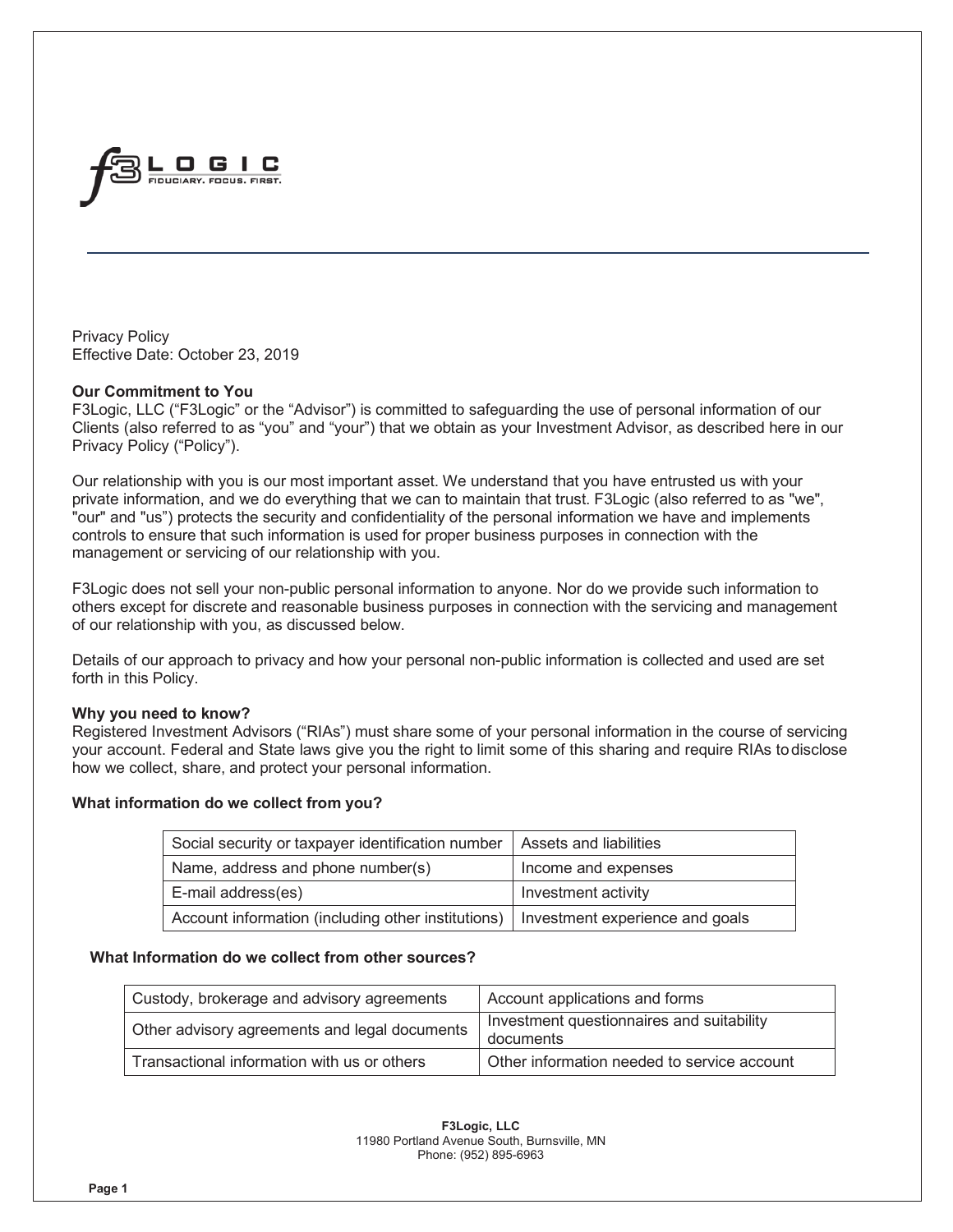#### **How do we protect your information?**

To safeguard your personal information from unauthorized access and use we maintain physical, procedural and electronic security measures. These include such safeguards as secure passwords, encrypted file storage and a secure office environment. Our technology vendors provide security and access control over personal information and have policies over the transmission of data. Our associates are trained on their responsibilities to protect Client's personal information.

We require third parties that assist in providing our services to you to protect the personal information they receive from us.

> **F3Logic, LLC** 11980 Portland Avenue South, Burnsville, MN Phone: (952) 895-6963